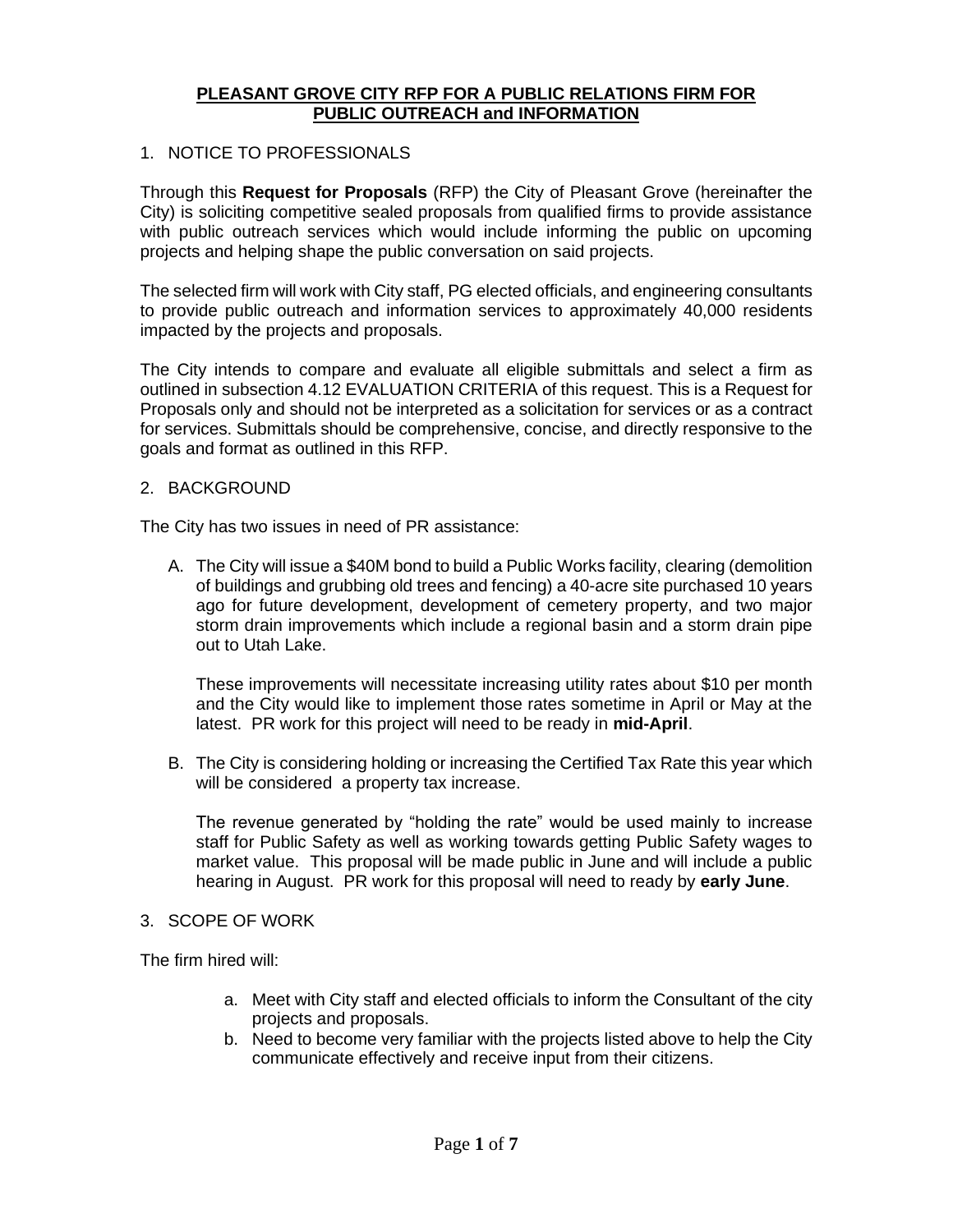- c. Help create materials that will be distributed via social media, email, and the city newsletter that will inform residents to and help them understand the need for the projects and property tax proposal.
- d. Discuss with the City strategies to best inform the public.
- e. Discuss other methods to gather feedback from the public which could include: open houses, public forums, focus groups, etc.
- f. Other items that the consultant may see as necessary to the success of the project should be included in the proposed scope. Any items proposed by the consultant that are not included in the proposal "lump sum" base fee should include their additive cost.

### **4. INSTRUCTIONS TO PROPOSERS**

### **4.1 PROJECT TIMETABLE**

The following timetable has been established for this project. *LATE PROPOSALS WILL NOT BE ACCEPTED.*

- **Proposals are due via email to Scott Darrington at [sdarrington@pgcity.org](mailto:sdarrington@pgcity.org) by Thursday, March 3 at 5:00 p.m.**
- **Interviews will be held sometime during the week of March 7-11.**

### **4.2 PROPOSALS EVALUATION**

The procedure for response to this RFP, evaluation of proposals, and selection of a Consultant is as follows:

- 1. Interested entities will prepare and submit their proposals according to the Project timetable contained in Subsection 4.1
- 2. The City and/or its representatives will evaluate all submitted proposals in accordance with the evaluation criteria as outlined in Subsection 4.12.
- 3. A Professional Services Agreement incorporating the provisions, terms and conditions of this RFP will be executed between the City and the selected Consultant.

### **4.3 PROPOSAL SUBMISSION**

Each respondent must submit their proposal via email by Thursday, March  $3<sup>rd</sup>$  at 5:00 p.m. to Scott Darrington, City Administrator, at [sdarrington@pgcity.org.](mailto:sdarrington@pgcity.org)

If necessary, a proposal can be dropped off at Pleasant Grove City Hall c/o Scott Darrington at 70 S. 100 E., Pleasant Grove, Utah

Mailed in proposals will not be accepted.

### **4.4 PROPOSAL ORGANIZATION AND CONTENT**

All requested documentation must be included. The proposal must include (in the following order):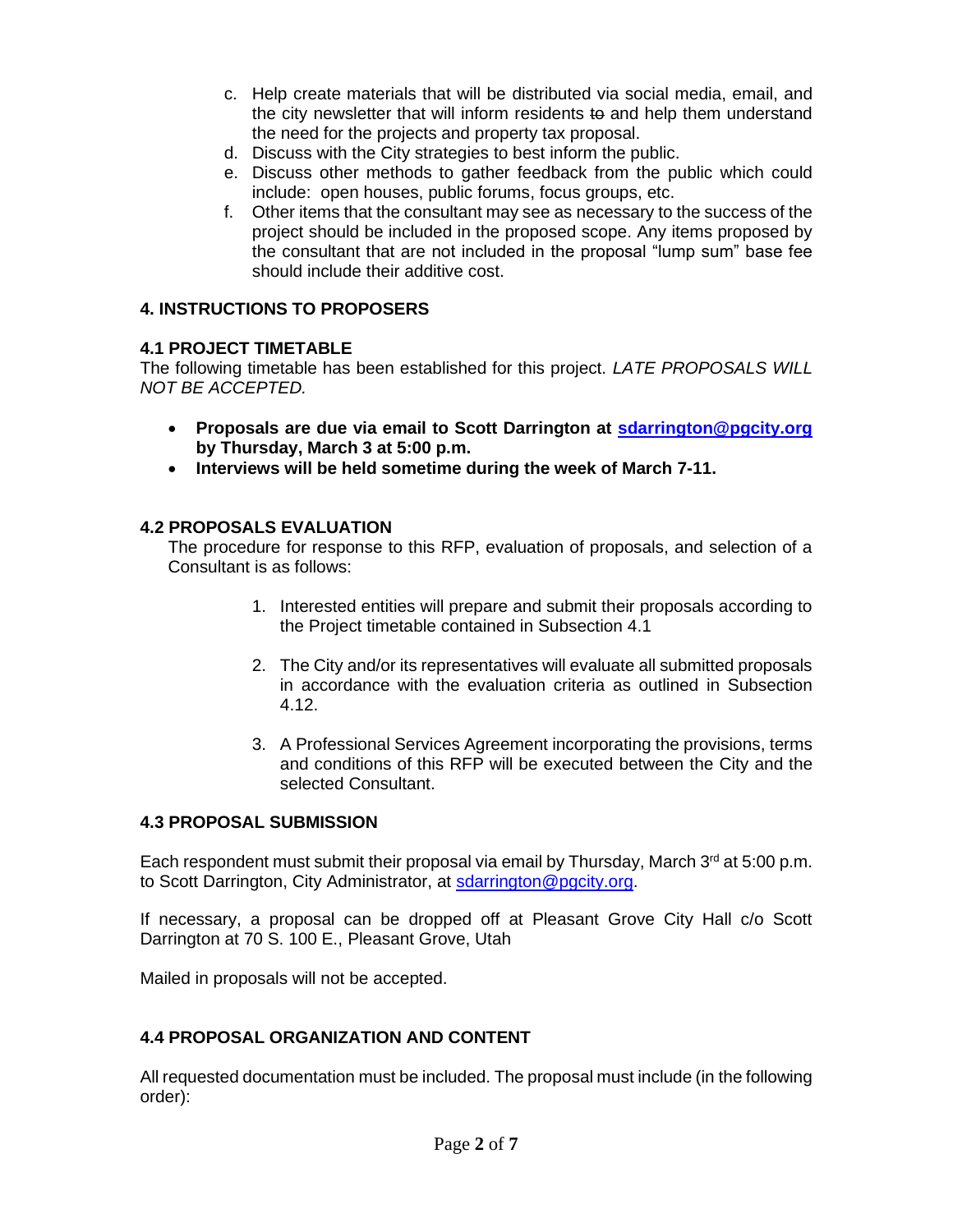- A. Transmittal letter stating the respondent's intent to participate in the contract. The letter of transmittal shall be on official business letterhead and shall include the following:
	- 1. A statement that the respondent will comply with all terms and conditions as indicated in the RFP.
	- 2. A statement indicating whether the respondent is a corporation or other legal entity.
	- 3. A statement of affirmative action that the respondent does not discriminate in its employment practices with regard to race, color, religion, age (except as provided by law), sex, marital status, political affiliation, national origin, or handicap.
	- 4. A certification statement to the effect that the person signing the proposal is authorized to do so, on behalf of the respondent.
	- 5. Names of the key contact persons with their title, telephone numbers, and email. Also, indicate first and second back-up contact persons if the person signing the proposal is not available to take a call from the City.
	- 6. Name and complete mailing address of the respondent along with telephone number.
- B. Comprehensive RFP response including all requested information and documentation. Proposals shall also include a copy of current billing rates for key personnel. The proposal response shall include at a minimum the following sections:
	- 1. Executive summary (two pages maximum)
	- 2. Organizational chart showing the team involved including individual members, all organizations, relationships, and breakdown of responsibilities.
	- 3. Proposer Qualifications: This section should describe the proposer's experience on similar projects, including the individual team members' involvement on the specific projects described. Project information for the identified projects should be briefly included. Provide a minimum of three references, including name, address and telephone number, of persons who can attest to performance on relevant projects.
	- 4. Work Plan: This section should describe the methodology and process proposed to be used to complete the scope of work defined in Section 3, including any potentially innovative or creative solutions for the project. It should address the proposed schedule for the Consultant's work, identify any proposed strategies to be used to control costs, maximize construction economy and insure operational effectiveness; describe outputs to be delivered; and identify advantages of the proposal to the City.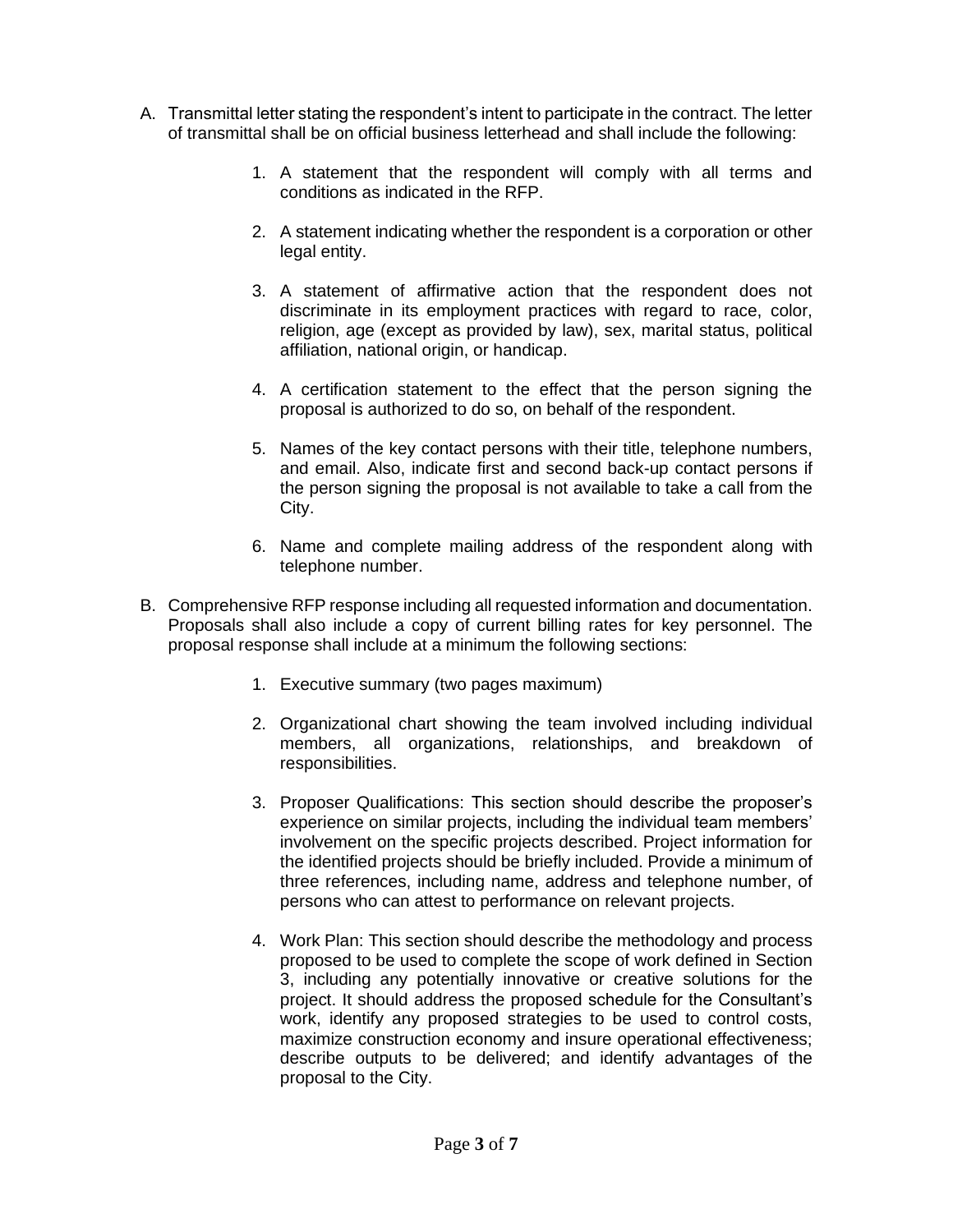- 5. Proposed Fee: The proposed fee shall be LUMP SUM inclusive of all costs to complete the work including but not limited to travel, equipment, testing, and plan reproduction costs.
	- a. Any additional items not included in the base bid shall have a separate cost specified in the event the City choses to include one or more of those items.
- 6. Billing Rates: The current billing rates for all key personnel.

### **4.5 ORAL PRESENTATION**

As part of the proposal evaluation process, selected proposers may be invited to make oral presentations to the City. These presentations must be made by the same project team personnel who will be assigned to the project should the proposer be awarded a contract. If chosen to present to the City, these presentations will be held the week of March 7-11.

### **4.6 SUBMITTAL OWNERSHIP**

All proposals (and the information contained therein) shall become the property of the City. Proposers should carefully consider the items submitted before submitting items that would not be disposable to the proposer. Proposals submitted may be reviewed and evaluated by any persons at the discretion of the City. No proposal shall be returned to the respondent regardless of the outcome of the selection process. Cost for developing proposals and making proposal presentations are entirely the responsibility of the proposer and shall not be chargeable in any manner to the City.

### **4.7 CITY USE OF PROPOSAL IDEAS**

The City reserves the right to use any or all ideas presented. Selection or rejection of the proposal does not affect this right.

### **4.8 QUESTIONS AND CLARIFICATIONS**

Questions regarding this RFP should be submitted in writing and be directed to:

*Scott Darrington, City Administrator, Pleasant Grove City* [sdarrington@pgcity.org](mailto:sdarrington@pgcity.org) Business Hours: M - Th 8:00 a.m. to 5:00 p.m. or Friday 8:00 a.m.-12:00 p.m. *Telephone: 801-391-5130*

### **4.9 ACCEPTANCE OF PROPOSAL**

- A. The City reserves the right to reject any or all proposals for any reason and or waive minor irregularities when to do so would be in the best interests of the City. Minor irregularities are those which will not have a significant adverse effect on overall competition or performance levels.
	- B. The responding party agrees that the City may terminate this procurement procedure at any time, and the City shall have no liability or responsibility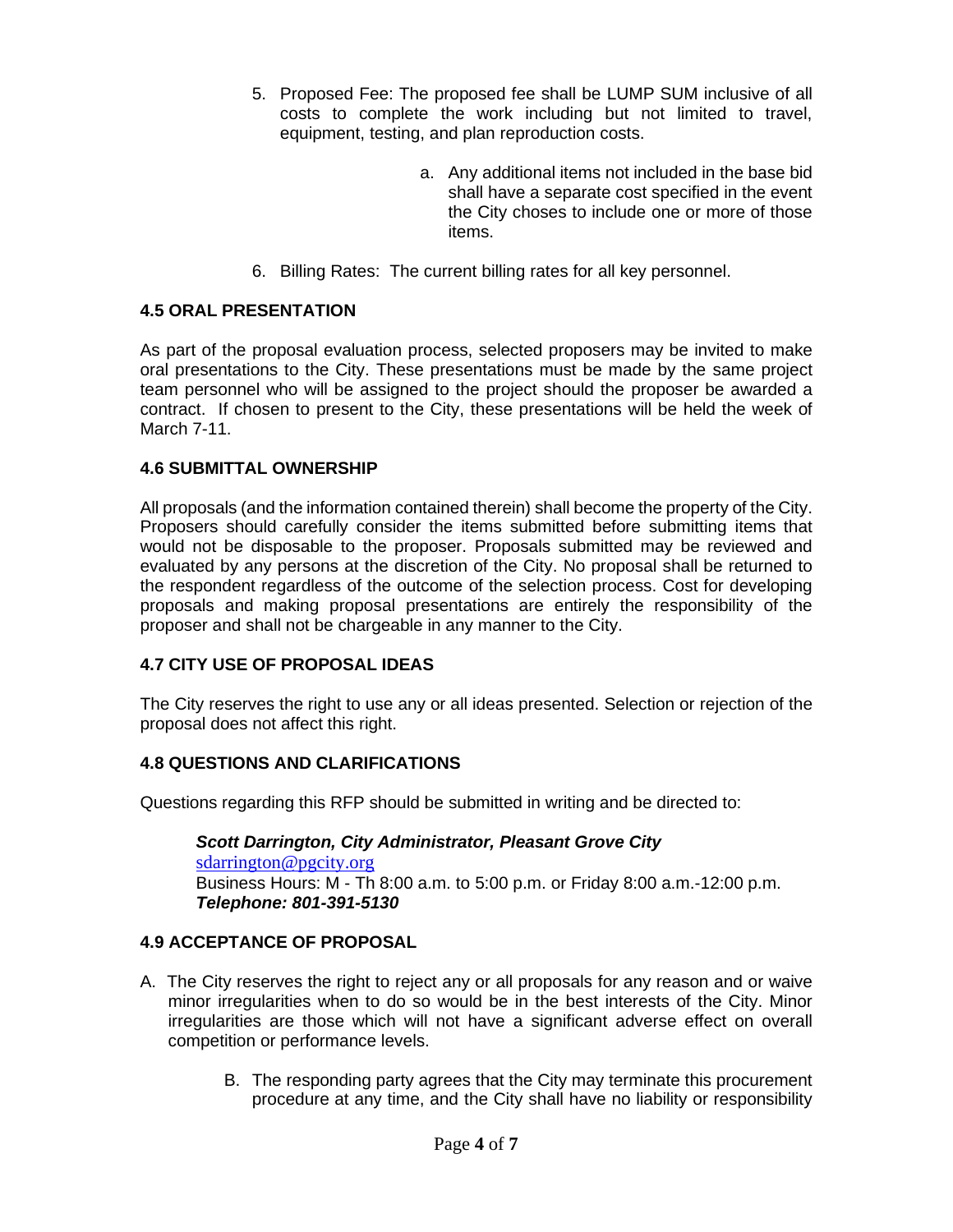to the responding party for any costs or expenses incurred in connection with this RFP, or such party's response.

#### . **4.10 DISQUALIFICATION OF PROPOSAL**

- A. The City reserves the right to reject any and all proposals received by reason of this RFP, or to negotiate separately with any source whatsoever in any manner necessary to serve the best interests of the City. The City may or may not award a contract solely on the basis of this RFP and will not pay for the information solicited or obtained. The information obtained will be used in determining the proposal that best meets the City's needs and is the most advantageous proposal received. No oral, telegraphic or telephonic proposals or modifications will be considered.
- B. The occurrence of any of the following may result in disqualification of a proposal:
	- 1. Failure to respond by the established submission deadline.
	- 2. Failure to completely answer all questions posed in the RFP.
	- 3. Use of any other type of form or format other than those indicated in the RFP.
	- 4. Failure to provide requested documentation at the time of proposal submission.
	- 5. Illegible responses.
	- 6. If the proposer adds any provisions reserving the right to accept or reject an award or to enter into a contract pursuant to an award, or any other unauthorized conditions, limitations or provisions.
	- 7. If the proposer is unable to evidence a satisfactory record of integrity.
	- 8. If the proposer is not qualified legally to contract.

*THE CITY RESERVES THE RIGHT TO REJECT ANY OR ALL PROPOSALS*

### **4.11 WITHDRAWAL OF PROPOSAL**

The proposal may be withdrawn upon request by the proposer, without prejudice, prior to, but not after, the time fixed to receive proposals.

### **4.12 EVALUATION CRITERIA**

- A. All requirements identified in this RFP must be satisfied to insure that the proposal will qualify for consideration. The City desires to receive proposals from firms who can demonstrate operational and technical qualifications and capabilities.
- B. All proposals will be evaluated by representatives of the City to identify the proposal that best meets the needs of the City as set forth in the RFP. A component based system will be used to evaluate all proposals. A brief description of each component includes:
	- 1. Qualifications: This category represents an evaluation of the Consultant's understanding of the project and the technical approach to be used to meet the City's needs for community outreach and feedback.
	- 2. Key Personnel: This category deals with the experience level of key personnel proposed for this project and the proposer's willingness and demonstrated ability to work effectively with the City. Experience relates to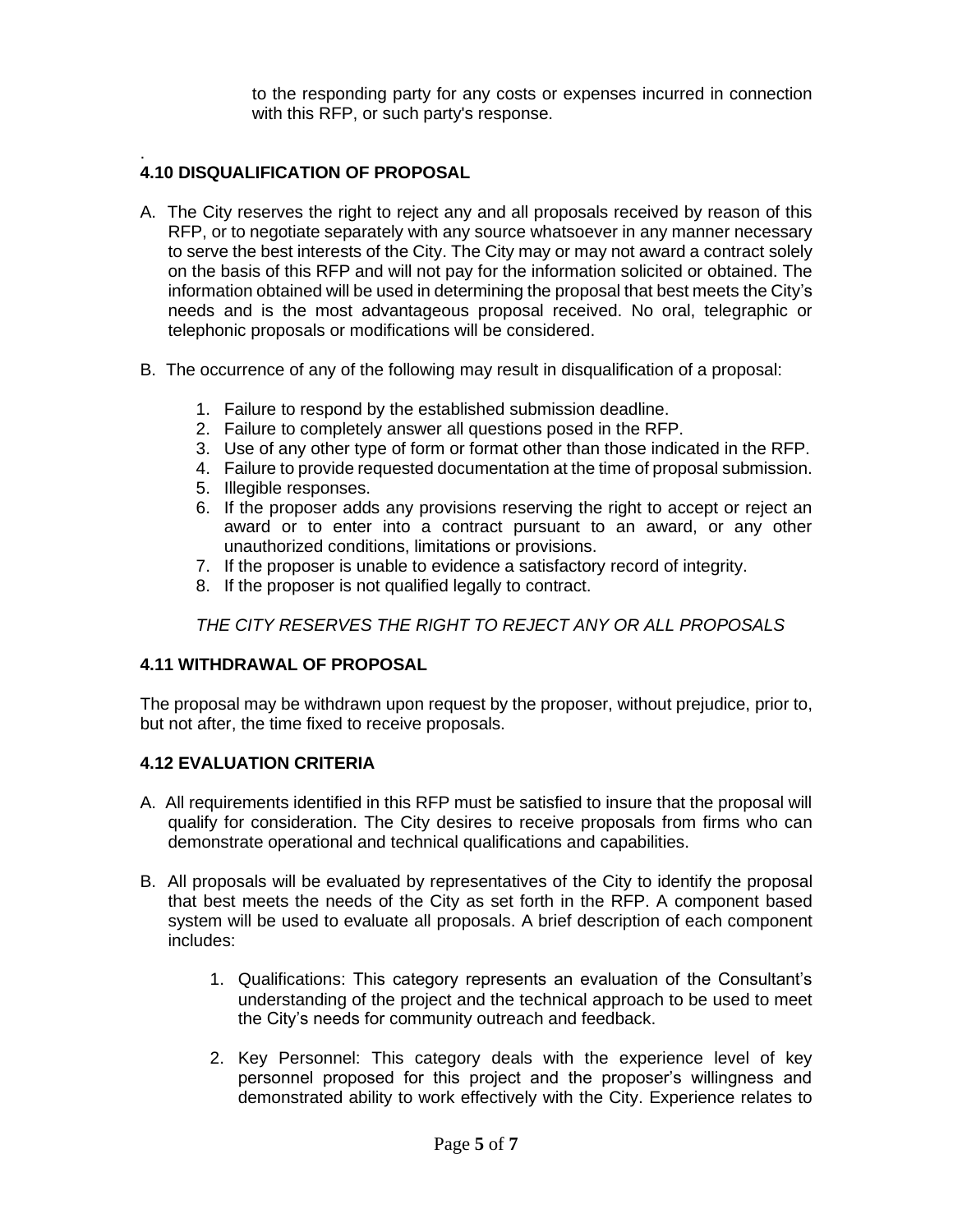the overall assessment of the proposer's assigned personnel. Evaluation will be based on resumes that are provided, direct contact with identified current and previous clients, submitted information in response to the RFP, and the oral interviews

- 3. Project Approach: This category represents an evaluation of the Consultant's plan for managing the information provided by the City. and how the It includes an evaluation of the Consultant's feels the best way to plan to garner public input and disseminate information to best inform the public. This category will also evaluate the Consultant's ability to meet the City's timelines.
- 4. Project and Client Experience: This category deals with the proposer's performance on similar prior projects and the proposer's willingness and demonstrated ability to work effectively with the City. Experience relating to Public Works, Cemetery, and Storm Drain needs will be evaluated. Also experience in dealing with property tax proposals and the nuance of State of Utah law regarding the property tax and educating the public on these nuances. Evaluation will be based on resumes that are provided, direct contact with identified current and previous clients, submitted information in response to the RFP, and the oral interviews.
- 5. Fee Proposal: This category will evaluate the Consultant's proposed fees.

# **5. GENERAL REQUIREMENTS**

## **5.1 AMENDMENTS**

No oral modifications or amendments to this RFP shall be effective. If it becomes necessary to revise any part of the RFP, an addendum will be provided to all who received an RFP.

# **5.2 EMPLOYMENT STATUS VERIFICATION**

Consultant shall register and participate in the Status Verification System and comply with Utah Code Annotated Section 63G-11-103 of the Identity Documents and Verification Act. Consultant shall, by contract, require its contractors, subcontractors, contract employees, staffing agencies, or any contractors regardless of their tier to register and participate in the Status Verification System and comply with Utah Code Annotated Section 63G-11- 103 of the Identity Documents and Verification Act.

Consultant shall also agree to abide by the Federal and State regulations pertaining to Equal Opportunity Employment that requires project participants not to discriminate against any employee or applicant for employment because of race, color, religion, sex, age, disability, or national origin. The City will make every effort to ensure all bidders are treated fairly and equally throughout the entire advertisement, review, and selection process.

# **5.3 COMPENSATION FOR SERVICES**

The City intends to enter into a professional services contract covering the projects outlined in this RFP. Failure of the successful proposer to enter into a written contract may